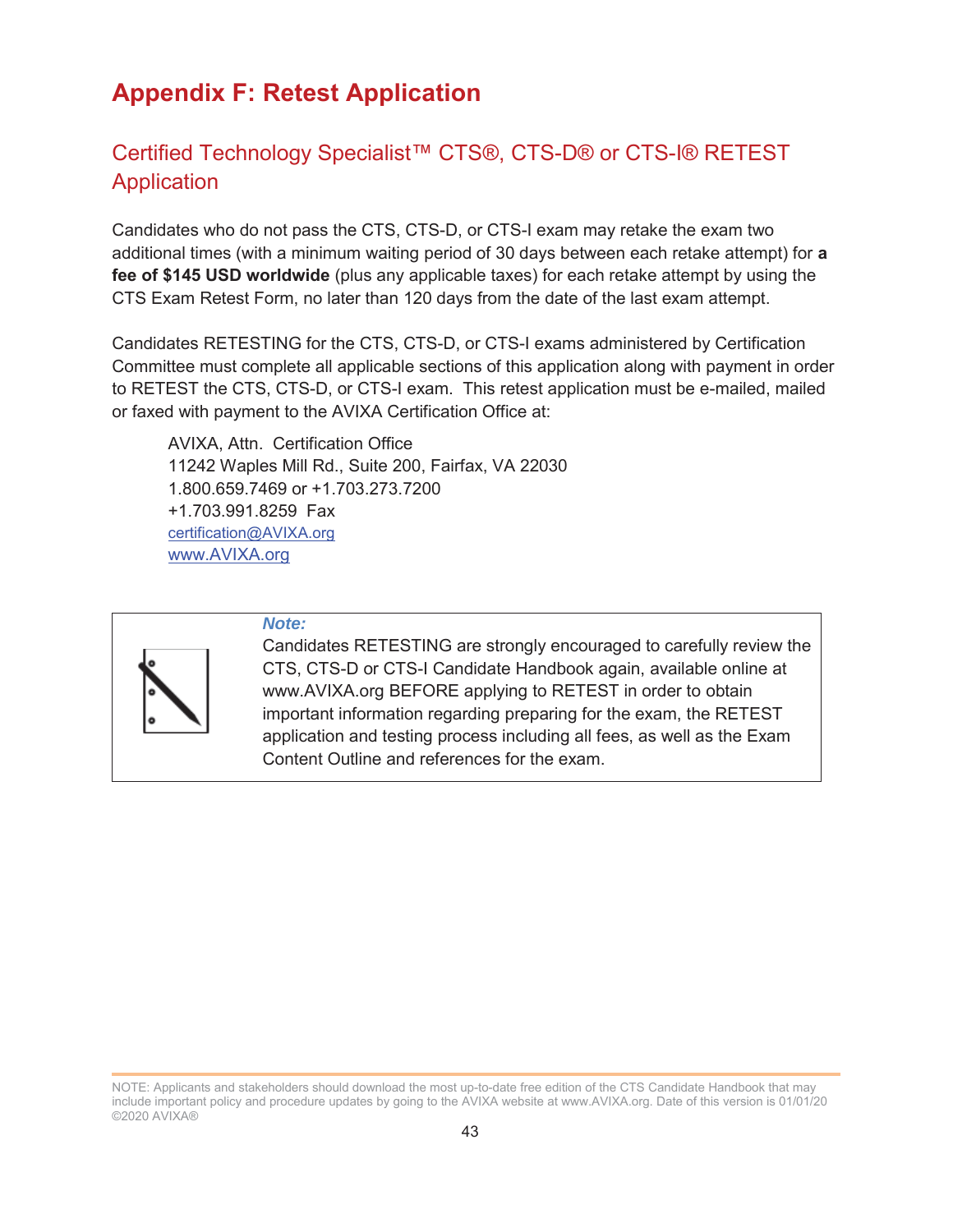# Applicant Information – Please Print

|                                 | <b>Important Note:</b><br>Name must match your government issued identification that will be<br>presented at the testing center. Failure to do so will result in being denied<br>exam access                                                                                                                                                                                                           |  |  |
|---------------------------------|--------------------------------------------------------------------------------------------------------------------------------------------------------------------------------------------------------------------------------------------------------------------------------------------------------------------------------------------------------------------------------------------------------|--|--|
|                                 |                                                                                                                                                                                                                                                                                                                                                                                                        |  |  |
|                                 | Address 1                                                                                                                                                                                                                                                                                                                                                                                              |  |  |
|                                 | Address 2                                                                                                                                                                                                                                                                                                                                                                                              |  |  |
|                                 |                                                                                                                                                                                                                                                                                                                                                                                                        |  |  |
|                                 |                                                                                                                                                                                                                                                                                                                                                                                                        |  |  |
|                                 |                                                                                                                                                                                                                                                                                                                                                                                                        |  |  |
|                                 |                                                                                                                                                                                                                                                                                                                                                                                                        |  |  |
|                                 | AVIXA Member ID (If known)<br>Retesting for: CTS   CTS-D   CTS-I<br>Date of original test:_______________                                                                                                                                                                                                                                                                                              |  |  |
| allowed): ____________________, | Date(s) of previous RETEST if you have previously retested (Maximum of two retests total are                                                                                                                                                                                                                                                                                                           |  |  |
|                                 | Special Accommodations Request:   Yes  <br>No                                                                                                                                                                                                                                                                                                                                                          |  |  |
|                                 | Note:<br>If yes, you must complete the Request for AVIXA Examination Special<br>Accommodations AND AVIXA (CTS, CTS-D, CTS-I) Examination<br>Healthcare Documentation of Disability Related Needs found in the<br>Candidate Handbooks online at www.AVIXA.org/certification and email,<br>mail, or fax it to the AVIXA Certification Office a minimum of 45 days<br>prior to your desired testing date. |  |  |

NOTE: Applicants and stakeholders should download the most up-to-date free edition of the CTS Candidate Handbook that may include important policy and procedure updates by going to the AVIXA website at www.AVIXA.org. Date of this version is 01/01/20 ©2020 AVIXA®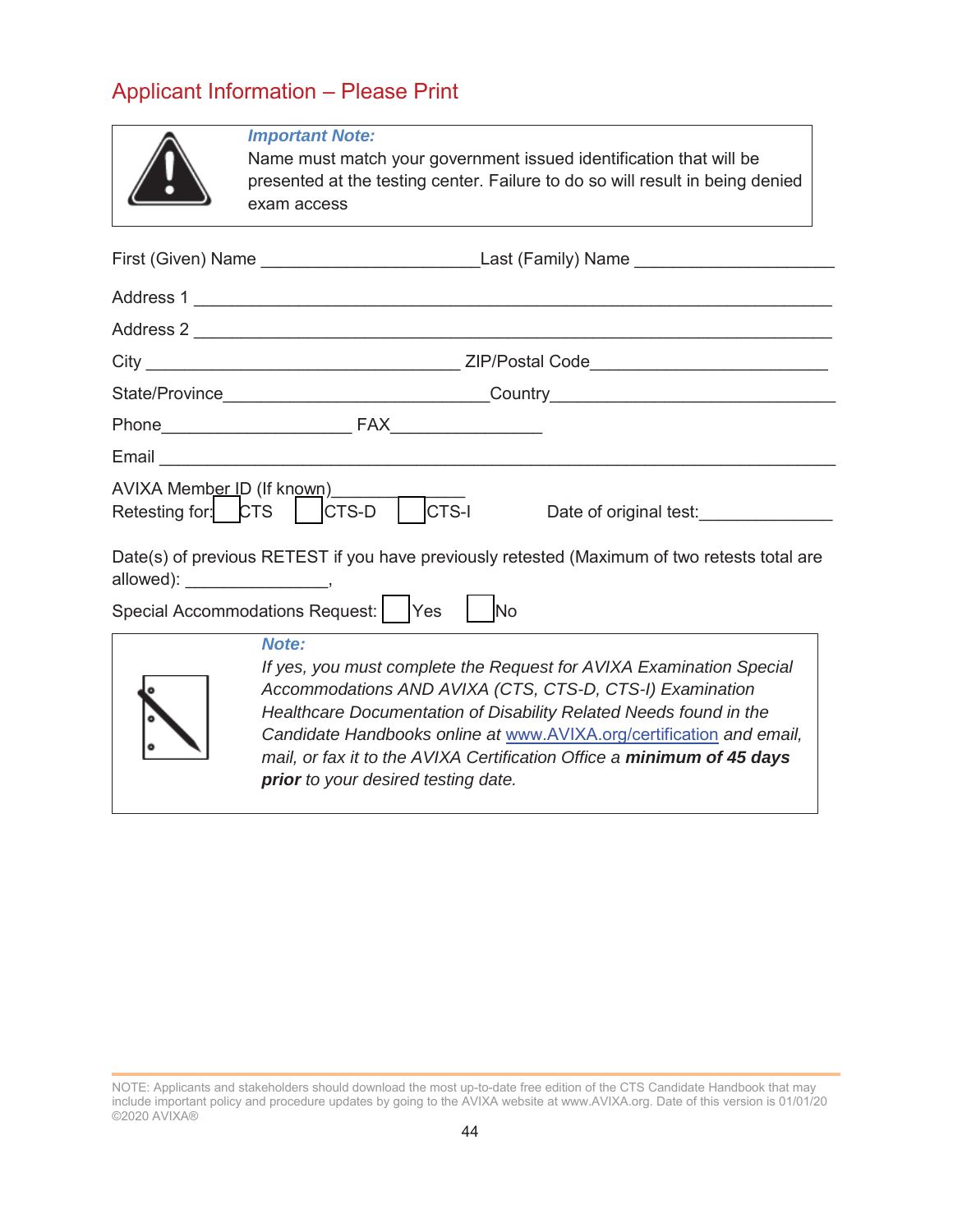### RETEST ONLY Agreement and Signature

- I authorize the Certification Committee to obtain any background information necessary to verify the accuracy and completeness of my responses to all questions contained herein.
- I understand that Certification Committee may audit candidate applications to verify experience or education either prior to or after an examination is taken, or after the results are announced. I agree to cooperate with such audit and further understand that providing false information for verification of experience or education, or having others to do so is a violation of the CTS Code of Ethics and Conduct and may result in sanctions.
- I hereby certify that I have read all portions of this application and the CTS Candidate Handbook and believe myself to be in compliance with all admission policies related to the CTS examination. The information I submit on this application and any documents I have enclosed or forwarded are complete, true and correct to the best of my knowledge and belief.
- I agree to immediately inform the certification office of all changes to the information included in this application while I am an applicant, and for as long as I am certified by the Certification Committee.
- I hereby attest that I am personally taking the CTS examination I have applied for, solely for the purposes of CTS certification. I further understand that I am prohibited from transmitting information regarding examination questions or content in any form to any person or entity, and understand that failure to comply with this prohibition may result in my certification being revoked and/or legal action being taken against me.
- I have read, understand, agree to be bound by the certification-related policies and procedures and Code of Ethics and Conduct promulgated by the Certification Committee. I understand and agree that my failure to abide by the Certification Committee's policies and procedures and Code of Ethics and Conduct shall constitute grounds for rejection of my application or denial or revocation of my certification.
- I understand that if successful I will be listed in the online Certification Committee's professional certification registry; however, if in the future if I should not want to continue to be listed in the online registry, that I should send an email request stating such to certification@AVIXA.org or fax/mail the request to the certification office. I understand that even if my credentials are not listed in the online directory, AVIXA will continue to verify credentials upon request.
- I agree to give the Certification Committee and its agents and contractors permission to contact me by U.S. mail, electronic mail, facsimile, or through other media on matters that the Certification Committee believes may be of importance to me. Should I wish to be taken off the AVIXA mailing list in the future, I will send an email request stating such to certification@AVIXA.org, or fax/mail the request to the AVIXA certification office.

I have read, understand, and agree to the terms above. (Please check box and personally sign or type name and date below as your electronic signature of agreement if this application is submitted other than by mail).

Signature: \_\_\_\_\_\_\_\_\_\_\_\_\_\_\_\_\_\_\_\_\_\_\_\_\_\_\_\_\_\_\_\_\_\_\_\_\_\_\_\_\_\_\_\_ Date:\_\_\_\_\_\_\_\_\_\_\_\_\_\_\_\_\_\_

NOTE: Applicants and stakeholders should download the most up-to-date free edition of the CTS Candidate Handbook that may include important policy and procedure updates by going to the AVIXA website at www.AVIXA.org. Date of this version is 01/01/20 ©2020 AVIXA®